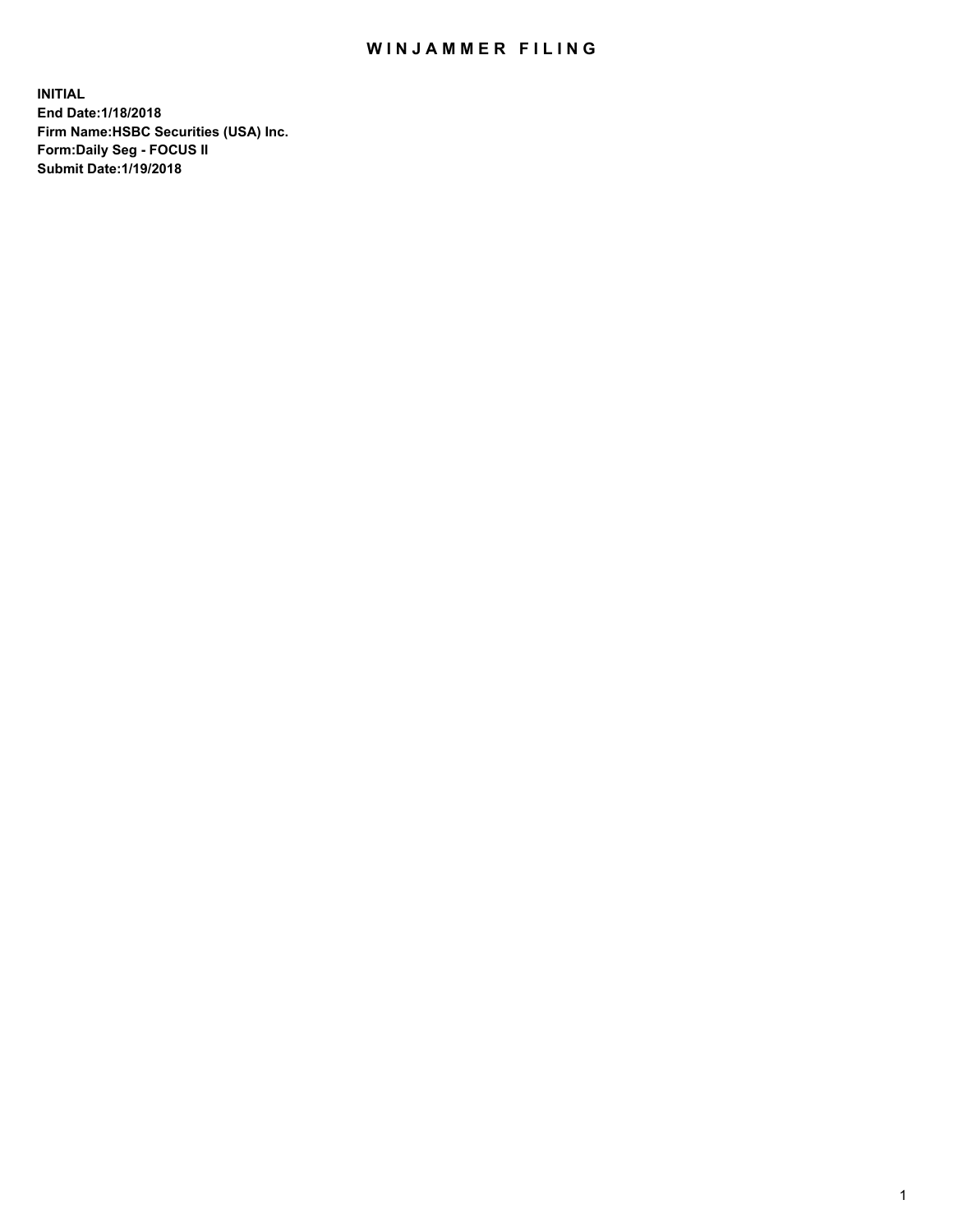## **INITIAL End Date:1/18/2018 Firm Name:HSBC Securities (USA) Inc. Form:Daily Seg - FOCUS II Submit Date:1/19/2018 Daily Segregation - Cover Page**

| Name of Company<br><b>Contact Name</b><br><b>Contact Phone Number</b><br><b>Contact Email Address</b>                                                                                                                                                                                                                         | <b>HSBC Securities (USA) Inc.</b><br><b>Michael Vacca</b><br>212-525-7951<br>michael.Vacca@us.hsbc.com |
|-------------------------------------------------------------------------------------------------------------------------------------------------------------------------------------------------------------------------------------------------------------------------------------------------------------------------------|--------------------------------------------------------------------------------------------------------|
| FCM's Customer Segregated Funds Residual Interest Target (choose one):<br>a. Minimum dollar amount: ; or<br>b. Minimum percentage of customer segregated funds required:%; or<br>c. Dollar amount range between: and; or<br>d. Percentage range of customer segregated funds required between:% and%.                         | 98,000,000<br><u>0</u><br>0 <sub>0</sub><br>0 <sub>0</sub>                                             |
| FCM's Customer Secured Amount Funds Residual Interest Target (choose one):<br>a. Minimum dollar amount: ; or<br>b. Minimum percentage of customer secured funds required:%; or<br>c. Dollar amount range between: and; or<br>d. Percentage range of customer secured funds required between: % and %.                         | 25,000,000<br><u>0</u><br><u>00</u><br>0 <sub>0</sub>                                                  |
| FCM's Cleared Swaps Customer Collateral Residual Interest Target (choose one):<br>a. Minimum dollar amount: ; or<br>b. Minimum percentage of cleared swaps customer collateral required:%; or<br>c. Dollar amount range between: and; or<br>d. Percentage range of cleared swaps customer collateral required between:% and%. | 122,000,000<br>₫<br>00<br><u>00</u>                                                                    |

Attach supporting documents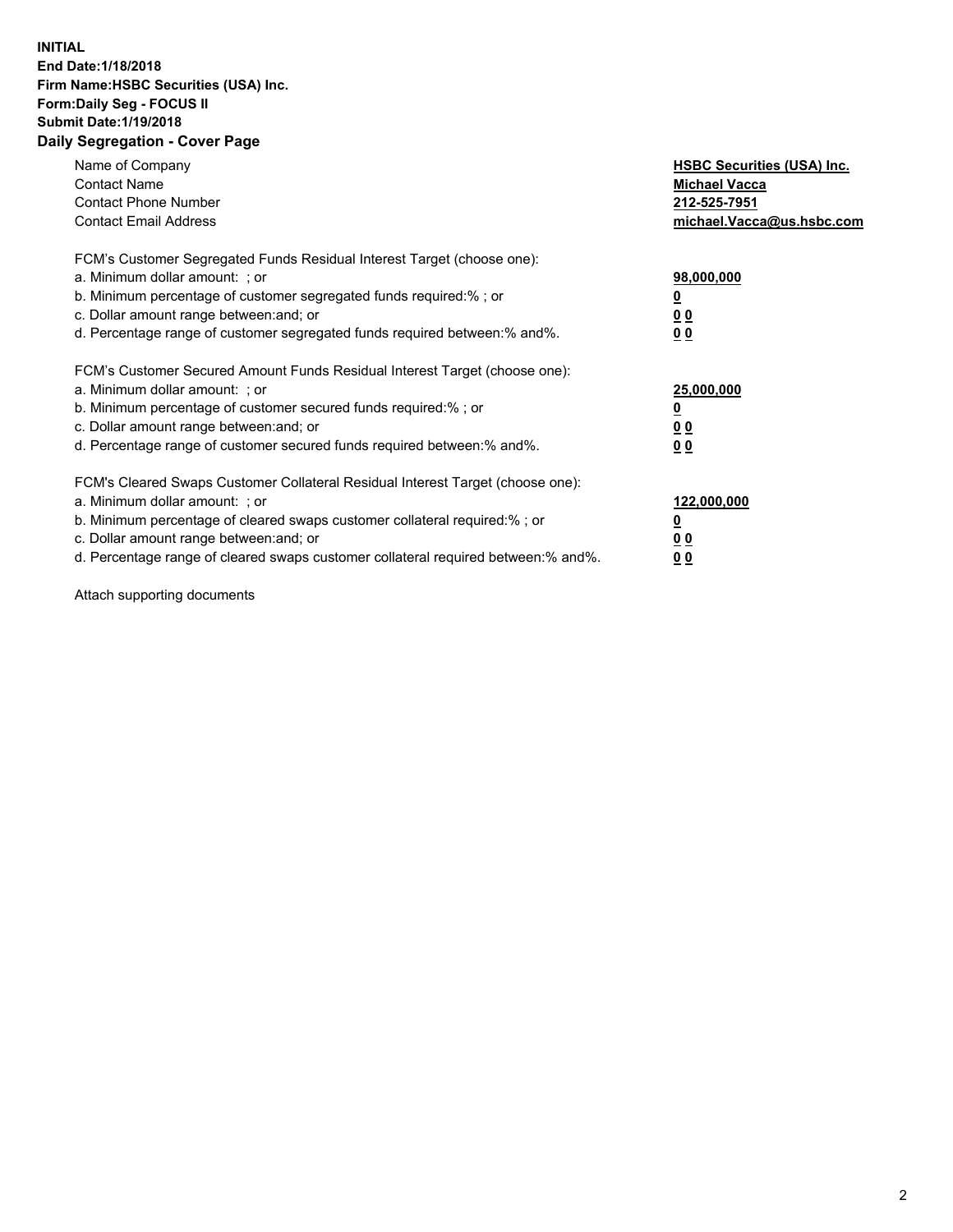**INITIAL End Date:1/18/2018 Firm Name:HSBC Securities (USA) Inc. Form:Daily Seg - FOCUS II Submit Date:1/19/2018 Daily Segregation - Secured Amounts**

|     | Foreign Futures and Foreign Options Secured Amounts                                                  |                            |
|-----|------------------------------------------------------------------------------------------------------|----------------------------|
|     | Amount required to be set aside pursuant to law, rule or regulation of a foreign                     | $0$ [7305]                 |
|     | government or a rule of a self-regulatory organization authorized thereunder                         |                            |
| 1.  | Net ledger balance - Foreign Futures and Foreign Option Trading - All Customers                      |                            |
|     | A. Cash                                                                                              | 77,302,908 [7315]          |
|     | B. Securities (at market)                                                                            | 91,092,736 [7317]          |
| 2.  | Net unrealized profit (loss) in open futures contracts traded on a foreign board of trade            | $-36,200,543$ [7325]       |
| 3.  | Exchange traded options                                                                              |                            |
|     | a. Market value of open option contracts purchased on a foreign board of trade                       | $0$ [7335]                 |
|     | b. Market value of open contracts granted (sold) on a foreign board of trade                         | $0$ [7337]                 |
| 4.  | Net equity (deficit) (add lines 1.2. and 3.)                                                         | 132,195,101 [7345]         |
| 5.  | Account liquidating to a deficit and account with a debit balances - gross amount                    | 2,380 [7351]               |
|     | Less: amount offset by customer owned securities                                                     | 0 [7352] 2,380 [7354]      |
| 6.  | Amount required to be set aside as the secured amount - Net Liquidating Equity                       | 132,197,481 [7355]         |
|     | Method (add lines 4 and 5)                                                                           |                            |
| 7.  | Greater of amount required to be set aside pursuant to foreign jurisdiction (above) or line          | 132,197,481 [7360]         |
|     | 6.                                                                                                   |                            |
|     | FUNDS DEPOSITED IN SEPARATE REGULATION 30.7 ACCOUNTS                                                 |                            |
| 1.  | Cash in banks                                                                                        |                            |
|     | A. Banks located in the United States                                                                | 52,474,426 [7500]          |
|     | B. Other banks qualified under Regulation 30.7                                                       | 0 [7520] 52,474,426 [7530] |
| 2.  | Securities                                                                                           |                            |
|     | A. In safekeeping with banks located in the United States                                            | 27,977,779 [7540]          |
|     | B. In safekeeping with other banks qualified under Regulation 30.7                                   | 0 [7560] 27,977,779 [7570] |
| 3.  | Equities with registered futures commission merchants                                                |                            |
|     | A. Cash                                                                                              | $0$ [7580]                 |
|     | <b>B.</b> Securities                                                                                 | $0$ [7590]                 |
|     | C. Unrealized gain (loss) on open futures contracts                                                  | $0$ [7600]                 |
|     | D. Value of long option contracts                                                                    | $0$ [7610]                 |
| 4.  | E. Value of short option contracts                                                                   | 0 [7615] 0 [7620]          |
|     | Amounts held by clearing organizations of foreign boards of trade<br>A. Cash                         |                            |
|     | <b>B.</b> Securities                                                                                 | $0$ [7640]                 |
|     |                                                                                                      | $0$ [7650]<br>$0$ [7660]   |
|     | C. Amount due to (from) clearing organization - daily variation<br>D. Value of long option contracts | $0$ [7670]                 |
|     | E. Value of short option contracts                                                                   | 0 [7675] 0 [7680]          |
| 5.  |                                                                                                      |                            |
|     | Amounts held by members of foreign boards of trade<br>A. Cash                                        | 61,973,524 [7700]          |
|     | <b>B.</b> Securities                                                                                 | 63,114,957 [7710]          |
|     | C. Unrealized gain (loss) on open futures contracts                                                  | -36,200,543 [7720]         |
|     | D. Value of long option contracts                                                                    | $0$ [7730]                 |
|     | E. Value of short option contracts                                                                   | 0 [7735] 88,887,938 [7740] |
| 6.  | Amounts with other depositories designated by a foreign board of trade                               | 0 [7760]                   |
| 7.  | Segregated funds on hand                                                                             | $0$ [7765]                 |
| 8.  | Total funds in separate section 30.7 accounts                                                        | 169,340,143 [7770]         |
| 9.  | Excess (deficiency) Set Aside for Secured Amount (subtract line 7 Secured Statement                  | 37,142,662 [7380]          |
|     | Page 1 from Line 8)                                                                                  |                            |
| 10. | Management Target Amount for Excess funds in separate section 30.7 accounts                          | 25,000,000 [7780]          |
| 11. | Excess (deficiency) funds in separate 30.7 accounts over (under) Management Target                   | 12,142,662 [7785]          |
|     |                                                                                                      |                            |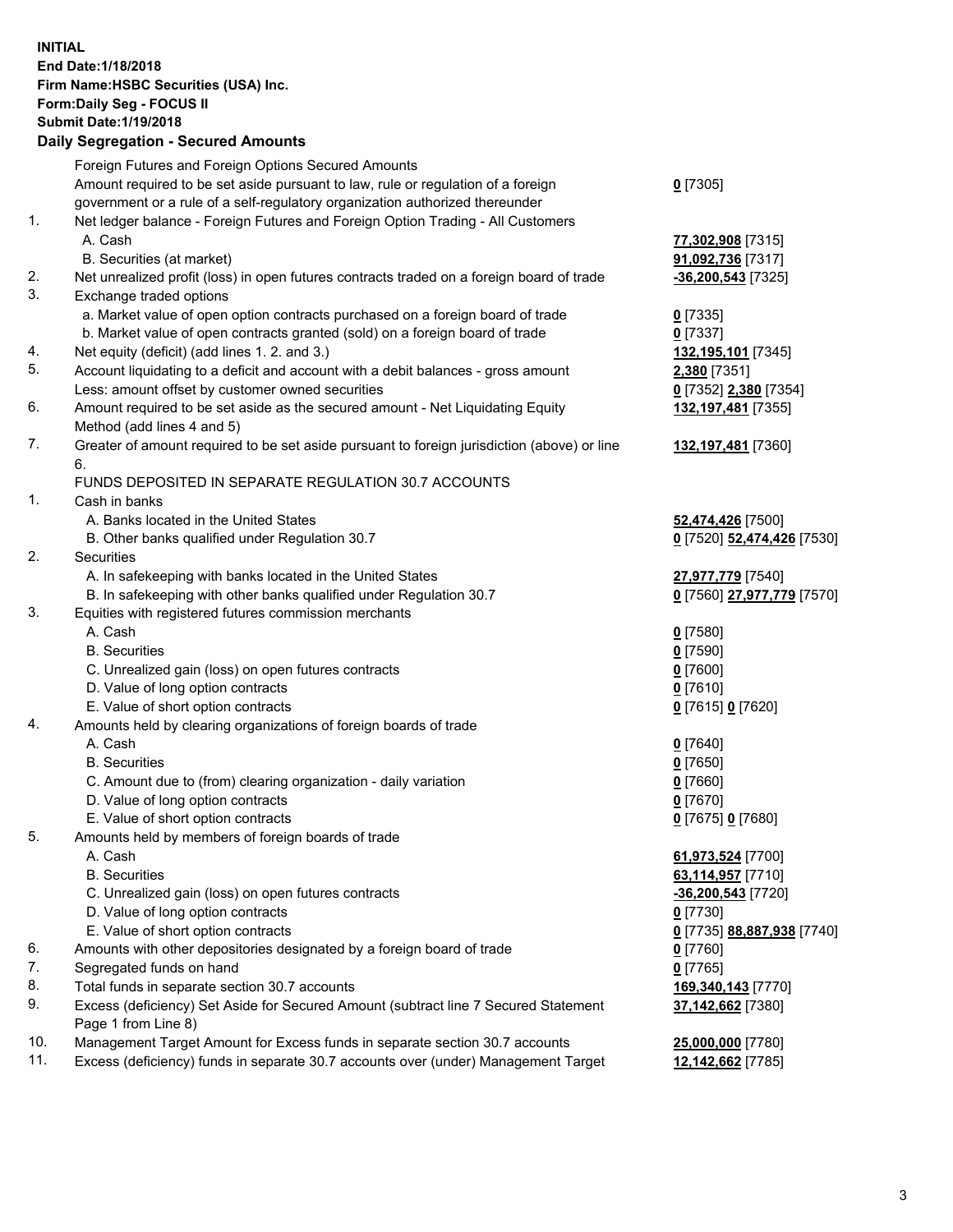**INITIAL End Date:1/18/2018 Firm Name:HSBC Securities (USA) Inc. Form:Daily Seg - FOCUS II Submit Date:1/19/2018 Daily Segregation - Segregation Statement** SEGREGATION REQUIREMENTS(Section 4d(2) of the CEAct) 1. Net ledger balance A. Cash **-236,465,193** [7010] B. Securities (at market) **918,452,925** [7020] 2. Net unrealized profit (loss) in open futures contracts traded on a contract market **586,592,232** [7030] 3. Exchange traded options A. Add market value of open option contracts purchased on a contract market **70,306,416** [7032] B. Deduct market value of open option contracts granted (sold) on a contract market **-12,890,815** [7033] 4. Net equity (deficit) (add lines 1, 2 and 3) **1,325,995,565** [7040] 5. Accounts liquidating to a deficit and accounts with debit balances - gross amount **14,027,381** [7045] Less: amount offset by customer securities **-13,906,762** [7047] **120,619** [7050] 6. Amount required to be segregated (add lines 4 and 5) **1,326,116,184** [7060] FUNDS IN SEGREGATED ACCOUNTS 7. Deposited in segregated funds bank accounts A. Cash **35,964,836** [7070] B. Securities representing investments of customers' funds (at market) **0** [7080] C. Securities held for particular customers or option customers in lieu of cash (at market) **171,157,571** [7090] 8. Margins on deposit with derivatives clearing organizations of contract markets A. Cash **413,645,754** [7100] B. Securities representing investments of customers' funds (at market) **0** [7110] C. Securities held for particular customers or option customers in lieu of cash (at market) **731,635,744** [7120] 9. Net settlement from (to) derivatives clearing organizations of contract markets **1,862,755** [7130] 10. Exchange traded options A. Value of open long option contracts **70,306,416** [7132] B. Value of open short option contracts **-12,890,815** [7133] 11. Net equities with other FCMs A. Net liquidating equity **8,373,489** [7140] B. Securities representing investments of customers' funds (at market) **0** [7160] C. Securities held for particular customers or option customers in lieu of cash (at market) **0** [7170] 12. Segregated funds on hand **15,659,610** [7150] 13. Total amount in segregation (add lines 7 through 12) **1,435,715,360** [7180] 14. Excess (deficiency) funds in segregation (subtract line 6 from line 13) **109,599,176** [7190] 15. Management Target Amount for Excess funds in segregation **98,000,000** [7194]

16. Excess (deficiency) funds in segregation over (under) Management Target Amount Excess

**11,599,176** [7198]